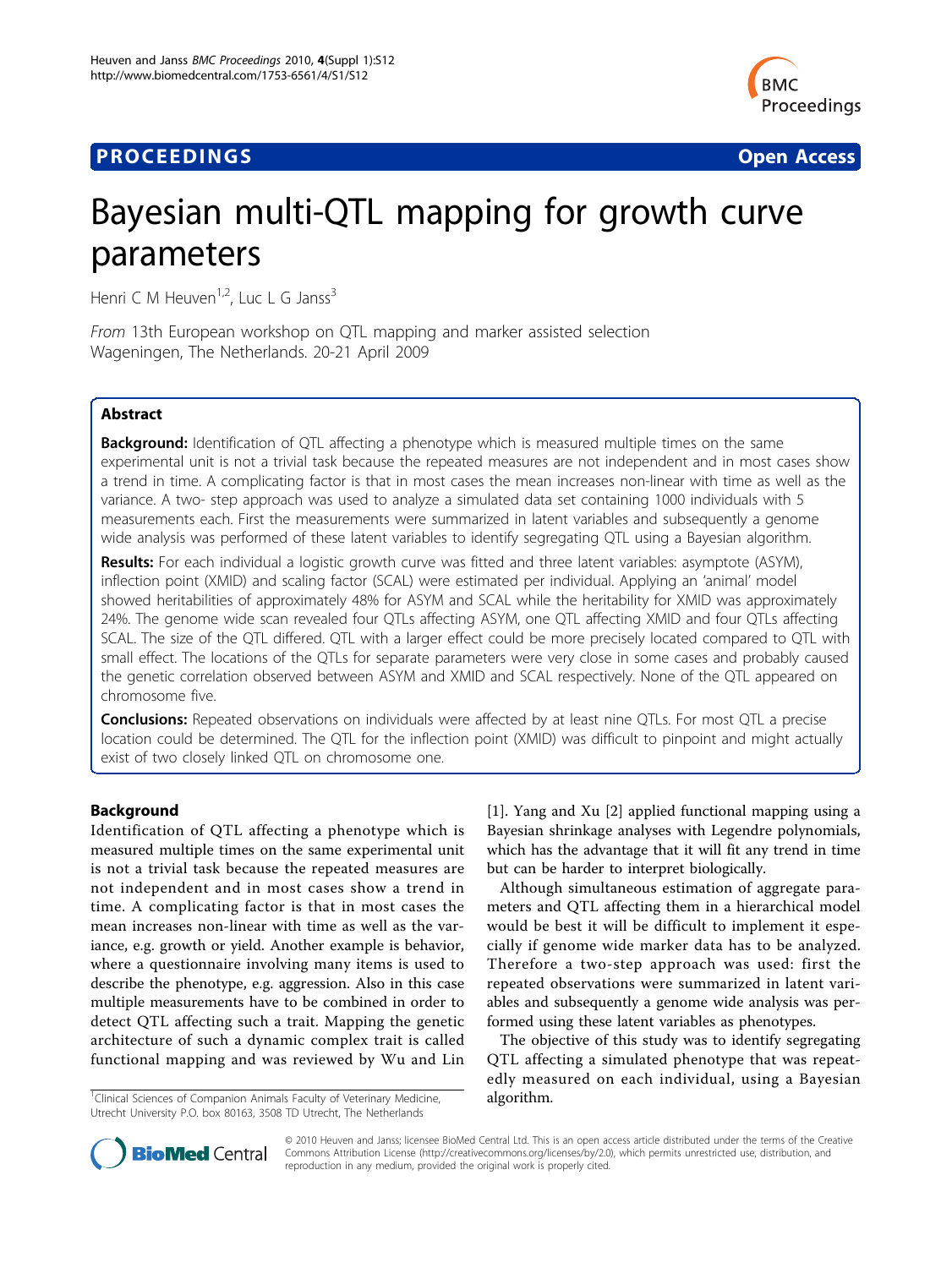#### Methods

In a 2 generation pedigree 5 males were combined with 20 females and produced 100 full sib families of 20 members each. Fifty percent of the families were repeatedly phenotyped for a yield trait. The five measurements were taken on day 1, 132, 265, 397 and 530. A full description of the dataset can be found at the website of XIIIth QTLmas workshop ([http://www.qtlmas2009.wur.](http://www.qtlmas2009.wur.nl/UK/Dataset/) [nl/UK/Dataset/](http://www.qtlmas2009.wur.nl/UK/Dataset/)).

#### Latent variable analysis

A logistic growth function was fitted to five measurements obtained on each of the 1000 individuals that were phenotyped using R [[3\]](#page-5-0). A curve for each individual was fitted and the parameters were stored using the following model

$$
Y_{ij} = (asym + as_i) / (1 + exp((t - (xmid + xm_i)) / (scal + sc_i)) + e_{ij})
$$

Where  $Y_{ij}$  is the phenotype of individual i on day t. An estimate was obtained for the asymptote, the time of inflection and the scaling factor. Asym, xmid and scal describe the overall mean curve for this population.  $As<sub>i</sub>$  (ASYM), xm<sub>i</sub> (XMID) and sc<sub>i</sub> (SCAL) describe the deviations of the overall curve for each individual.

Asreml [\[4](#page-5-0)] was used to determine the heritability of these latent variables (ASYM, XMID and SCAL) using a model including the overall mean and random 'animal' and residual effects which were assumed to be normally distributed i.e.  $u \sim N(0, A\sigma_a^2)$  and  $e \sim N(0, I\sigma_e^2)$ .

#### QTL identification

QTL identification was done using a Bayesian Variable Selection Method (BVSM) [\[5](#page-5-0)]. The following model was fitted to each of the parameters of the growth curve separately:

param =  $\mu$  +  $\Sigma_k \sigma_k X_k \dot{\alpha}_k$  + Zu + e

#### Where:

param is ASYM, XMID or SCAL for each individual and where terms  $\Sigma_k \sigma_k X_k \, \dot{\alpha}_k$  fit marker association effects, where  $\dot{a}_k$  is a vector with the allele substitution effects, with  $\dot{a}_k \sim N(0, I)$  and  $\sigma_k$  is a scaling factor that shrinks allele effects and models the variance explained by the marker. The scaling factors are conditionally estimated as simple Normally distributed regressions, and can be interpreted as a standard deviation (hence the symbol  $\sigma$ ). Zu fits polygenic background effects with  $u$ ~ $N$ (0,A $\sigma_u^{\;\;2})$  with A the numerator relationship matrix between individuals derived from pedigree records. The error vector is  $e \sim N(0, I \sigma_e^2)$ .

In the BVSM the shrinkage of allele effects, through the scaling factors  $\sigma_k$ , is done in a dualistic manner by applying a mixture distribution on the scaling factors

that heavily shrinks the effects for most of the markers, effectively removing most of the markers from the model. Only a small part of the marker effects are less severely shrunken, identifying the markers with important associations. This prior mixture distribution is a mixture of a Normal and a Truncated Normal distribution:

$$
\sigma_k \mathbb{E}\left\{\begin{aligned} &N\left(\mathcal{O},\sigma_{g\mathcal{O}}^2\right) \text{ with probability } \Pi_0 \\ &T N_{>0}\left(\mathcal{O},\sigma_{g\mathcal{I}}^2\right) \text{ with probability } \Pi_1 = \left(1-\Pi_0\right) \end{aligned}\right.
$$

where the first distribution is referred to as the "null" distribution that models the majority of markers with (virtually) no effect using  $\pi_0$  =0.70 and setting  $\sigma_{g0}^2$  very small. Here  $\sigma_{g0}^2$  was set to 0.01\*(variance of the trait)/ ( $\pi_0^*$ (number of markers)), so that the markers in this group will jointly explain no more than 1% of variance in the trait. The second distribution models the markers with important effects. For this second distribution a truncated Normal is used so that the signs of the estimated allele effects will be identifiable, and the parameter  $\sigma_{q1}^{2}$  is estimated from the data, using a flat prior. In this case with relative few markers π  $_0/$  π  $_1$  was set at 0.7/0.3. For the mixture prior, the model estimates a "mixture indicator" which for each marker indicates whether it was estimated to belong to the first distribution or the second distribution. The first distribution is indicated by 0 and the second one with 1, so that, after averaging in the MCMC, a value ranging from 0 to 1 which is a posterior probability for each marker to have a large effect (i.e. the probability to belong to the second distribution) and can be used for model selection [\[5\]](#page-5-0).

Using a simultaneous fit of all markers as in the BVSM can cause the signal of a QTL to be spread over multiple markers, i.e. several markers may get a moderate posterior probability for association, but none of the markers may have a very high posterior probability. Although this properly indicates the uncertainty about a QTL position, the evidence for presence of a QTL in the region may still be high, i.e. a group of markers (but no individual marker) may have a high joint posterior probability for association. In order to retrieve the evidence for association of groups of markers two approaches were used: (1) haplotypes in a group of markers were recoded into "alleles" of a pseudo marker and these new pseudo markers were analyzed; and (2) a post- marker-analysis (PMA) was performed on the patterns of mixture indicators generated in the Markov chain by grouping marker signals in windows. Both methods are capable of identifying haplotypes or marker windows which have a high probability of having a signal, although each underlying single marker may only show a moderate signal. In the second approach, the primary joint Gibbs samples for the mixture indicators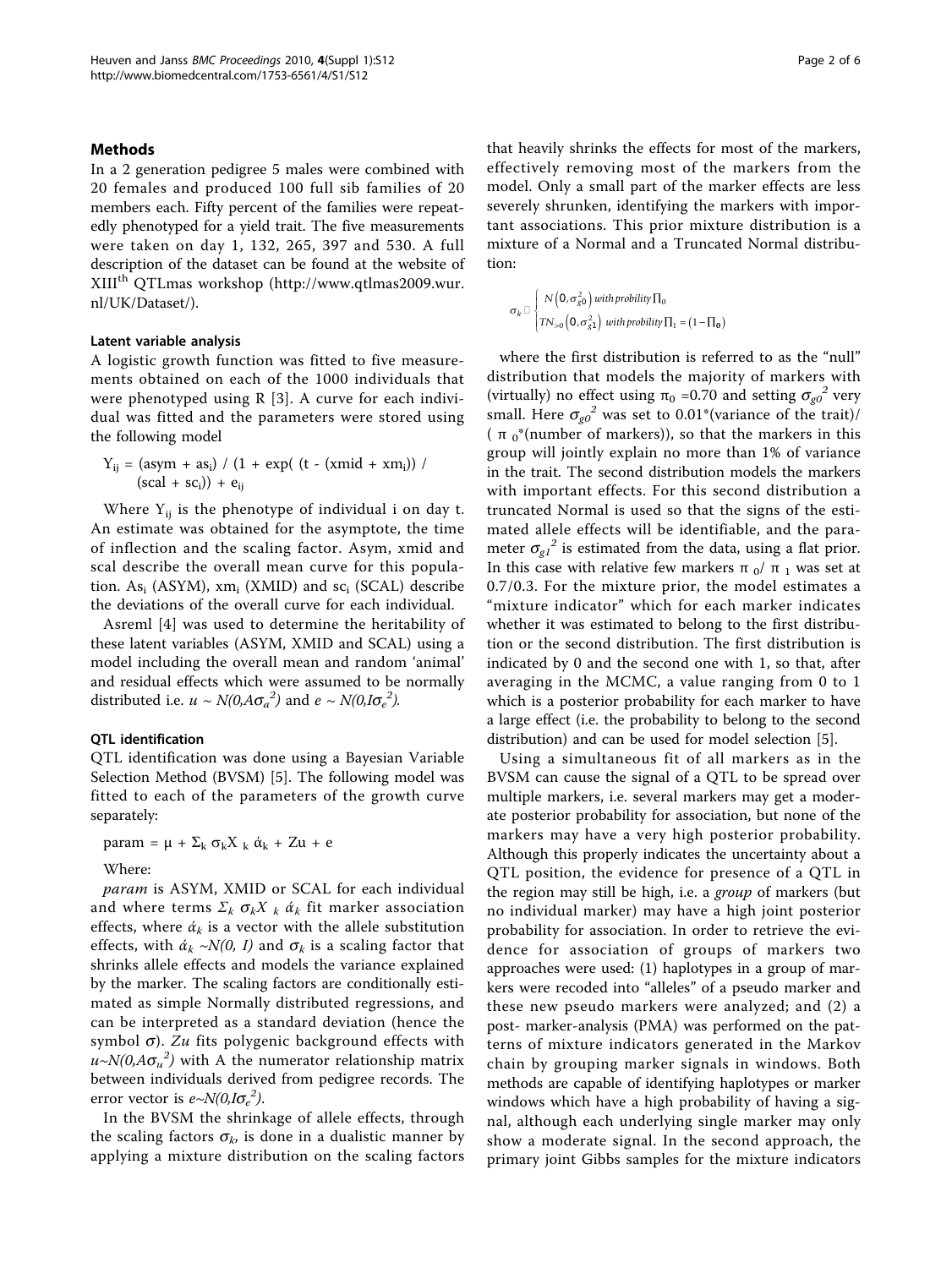were used, which take account of the switches for adjacent markers being on or off, to derive the joint probability for having a signal in a window. If the mixture indicators show that more than one SNP within a window (of maximal 9 SNPs) has a high probability of being in the model, this is counted to determine the probability of multiple QTLs.

#### Applied MCMC techniques:

All samplers are single site Gibbs samplers. The particular parameterization with scaling factors was chosen so that scaling factors  $\sigma_k$  can be sampled as "regressions" from Normal distributions and with Normal prior distributions. A speeded-up version for models with the mixture prior was implemented in which marker effects are only updated with 20% probability if the marker is "not associated" (comes from the first mixture). Markers which are "associated" are always updated, and markers neighbouring ("associated" markers are updated with probability  $0.8<sup>d</sup>$  where d is the ordinal distance to the associated marker, up to  $d=7$ , after which the update probability falls back to the default 20%.

#### Identification of associated markers

As indicated above, the posterior probability for a marker to come from the second mixture distribution can be used for model selection. We used two approaches to determine a cut-off on these posterior probabilities for the selection of significant associations, denoting the estimated posterior probability by  $(1-\hat{p}_{i})$  and the prior probabilities used in the model by  $\pi_0$  and  $\pi_1$ .

1. Analogous to the computation and use of the Bayes factor between two models we used here a "parameterwise Bayes Factor" (pwBF) as the odds ration between posterior and prior probabilities for an individual marker:

$$
pwBF = (\hat{p}_i/(1-\hat{p}_i))/(T_1/T_0)
$$

Using guidelines by Kass and Raftery [[6](#page-5-0)] to judge Bayes Factors, a value above 3.2 is "substantial", a value above 10 is "strong", and a value above 100 is "decisive".

2. Based on Conlon et al. [[5\]](#page-5-0) for a group of markers the sum of  $\hat{p}_i$  probabilities can also be used to indicate the false discovery rate (FDR):  $\hat{p}_i$  is the probability of erring when selecting a marker with posterior probability (1– $\hat{p}_i$ ) as true. Hence when the top *m* markers are selected, the FDR in this group is  $\sum (1 - \hat{p}_i)/m$ .

#### Results

In Table 1 the mean and phenotypic variance for the 3 latent variables: ASYM, XMID and SCAL (i.e. the parameters of the logistic growth curve) are given as well as their genetic parameters that were estimated using the standard animal model with ASreml. Heritabilities were Table 1 Mean, phenotypic variance and genetic parameters for the latent variables based on 5 observations per individual (n=1000). Heritabilities are on the diagonal and genetic correlations are below the diagonal (standard errors in brackets).

| latent variable         | mean  | Phenotypic | genetic parameters |                   |                |
|-------------------------|-------|------------|--------------------|-------------------|----------------|
|                         |       | variance   | ASYM               | <b>XMID</b>       | <b>SCAL</b>    |
| asymptote (ASYM)        | 34.5  | 81.4       | 0.48<br>(0.12)     |                   |                |
| inflection point (XMID) | 415.4 | 126.7      | 0.42<br>(0.21)     | 0.24<br>(0.08)    |                |
| scaling factor (SCAL)   | 112.9 | 46.2       | 0.33<br>(0.21)     | $-0.02$<br>(0.25) | 0.48<br>(0.12) |

around 48% for ASYM and SCAL while the heritability for XMID was approximately 24%. ASYM was genetically positively correlated with XMID and SCAL while the later two were not correlated. The genetic correlation could be due pleiotropic QTLs or to QTLs in close linkage disequilibrium. The assumption of a logistic growth curve underlying the data could be incorrect which could cause a spurious phenotypic correlation among the parameters but would less likely affect a genetic correlation.

Table [2](#page-3-0) shows for each of the latent variables (ASYM, XMID and SCAL) the loci where markers picked up a significant amount of the variance indicating the presence of QTLs. Separate analyses were run for single SNPs as well as for haplotypes containing 2 SNPs.

In Figure [1](#page-4-0) a graphical overview is given of the position of the QTLs with a high Bayes factor (pwBF). Four QTLs affected ASYM and the two most prominent ones (equally important) were found on chromosome 1 and 2 (positions 0.04447 and 1.0359-1.0516) while a QTL, half as important, was found at the end of chromosome two (position 1.8834). A small QTL affecting ASYM was detected on chromosome 4 (position 3.7168). For XMID a single QTL was detected on chromosome one (position 0.04153). For SCAL four QTLs were detected. Two large ones on chromosome 1 and 2 (position 0.9137 and 1.4852 respectively). Two smaller QTL were detected on chromosome four (position 30411-30827 and 3.8701). The positions of QTL for ASYM and XMID on chromosome one were near. Co- segregation of alleles for the two QTL probably cause the genetic correlation observed. Co-segregation of QTL-alleles for ASYM and SCAL on chromosome two and four might explain the genetic correlation between the two parameters. Table [3](#page-4-0) shows the region which were 'switched on' in a large number of the MCMC- samples. This analysis was based on analysis involving single SNPs. The results are very consistent with the previous analysis; however it indicates that the position of the QTL with a larger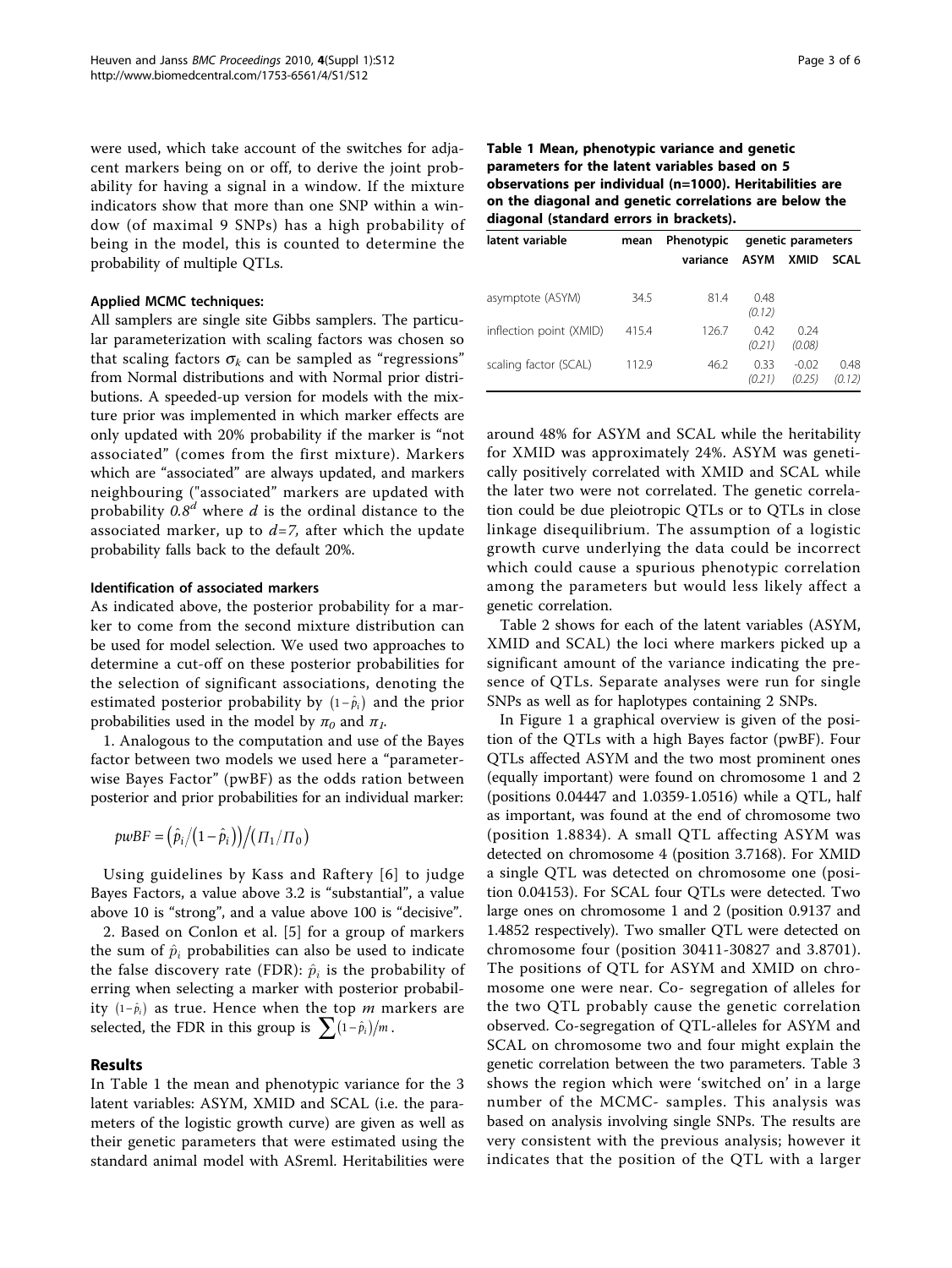#### <span id="page-3-0"></span>Table 2 Loci associated with latent variables: asymptote (ASYM), inflection point (XMID) and scaling factor (SCAL) using haplotypes consisting of 1 and 2 SNPs.

| - 2<br>-r---,r<br>SNPs/<br>latent |                    | Locus                 | pwBF    | Prob(2ndMix) FDR |             |
|-----------------------------------|--------------------|-----------------------|---------|------------------|-------------|
|                                   | variable haplotype |                       |         |                  |             |
| <b>ASYM</b>                       | 1SNP               | all_0.4447 231.0      |         | 1.00             | 0.00        |
|                                   |                    | all_1.0359 231.0      |         | 1.00             | 0.00        |
|                                   |                    | all_1.0516            | 231.0   | 1.00             | 0.00        |
|                                   |                    | all_1.8834            | 103.7   | 0.98             | 0.01        |
|                                   |                    | all 3.7168            | 24.2    | 0.91             | 0.02        |
|                                   | 2 SNPs             | all_0.4447+1 231.0    |         | 1.00             | 0.00        |
|                                   |                    | all_1.0243+1 231.0    |         | 1.00             | 0.00        |
|                                   |                    | all_1.8574+1          | 44.3    | 0.95             | 0.02        |
|                                   |                    | all_1.0516+           | 9.3     |                  | $0.80$ 0.06 |
|                                   |                    | all_3.7168+1          | 1.3     | 0.36             | 0.18        |
| <b>XMID</b>                       | 1 SNP              | all_0.4153            | 231.0   | 1.00             | 0.00        |
|                                   | 2 SNPs             | all_0.4029+1          | 23.6    | 0.91             | 0.09        |
| SCAL                              | 1SNP               | all_1.4852            | 231.0   | 1.00             | 0.00        |
|                                   |                    | all 0.9137            | 231.0   | 1.00             | 0.00        |
|                                   |                    | all_3.0827            | 71.5    | 0.97             | 0.01        |
|                                   |                    | all_3.0411            | 67.1    | 0.97             | 0.02        |
|                                   |                    | all_3.8701            | 48.4    |                  | 0.95 0.02   |
|                                   |                    | all_2.3108            | 6.1     |                  | $0.72$ 0.06 |
|                                   |                    | all_4.3212            | 3.3     | 0.59             | 0.11        |
|                                   |                    | all_3.9476            | $1.7\,$ | 0.42             | 0.17        |
|                                   |                    | all_4.3915            | 1.2     | 0.33             | 0.23        |
|                                   | 2 SNPs             | all_0.9137+1          | 231.0   |                  | 1.00 0.00   |
|                                   |                    | all_2.3108+1          | 21.0    | 0.90             | 0.05        |
|                                   |                    | all_1.4829+1 18.9     |         | 0.89             | 0.07        |
|                                   |                    | $all_3.8701 + 1$ 12.2 |         | 0.84             | 0.09        |
|                                   |                    | all_3.0480+1          | 3.8     | 0.62             | 0.15        |
|                                   |                    | all_0.4447+1          | 3.8     |                  | $0.62$ 0.19 |
|                                   |                    | all_3.0813+1          | 2.9     |                  | 0.55 0.23   |
|                                   |                    | all_4.2975+1          | 2.5     | 0.52             | 0.26        |
|                                   |                    | all_3.0128+1          | 1.5     | 0.39             | 0.30        |
|                                   |                    | all_3.8360+1          | 1.1     | 0.33             | 0.33        |
|                                   |                    | all_3.1467+1          | 1.0     | 0.31             | 0.37        |
|                                   |                    | all_2.4607+1          | 1.0     | 0.31             | 0.39        |

effect was more precise for ASYM and SCAL. The probability of more than one QTL in a region also increased when the size of the QTL was smaller. For XMID the position of the QTL was less clear according to the PMA- analysis and it also indicated a second QTL on the same chromosome. It could indicate that at least two QTL for XMID were segregating and due to co-segregation of positive/negative alleles for the two QTLs the positions remained obscure. Based on the results in Table [3](#page-4-0) the two QTLs positions were between 0.3401 and 0.4831.

For ASYM the pwBF indicated two QTLs on position 1.0359 and 1.0516. From Table [3,](#page-4-0) however, it is clear that there is only one QTL in that region, i.e. the probability of more than one QTL is close to zero. The reverse is true for ASYM on position 1.8834 where the window-analysis showed a probability of 0.18 of having more than one QTL indicating that there might be 2 very close QTLs affecting ASYM. On chromosome 5 no QTL was detected for any of the latent variables.

## **Discussion**

The direct analysis of repeated measurements would not be a simple task because repeated observations will have strong correlations in time and typically show an increasing variance. An indirect approach as used here, which analyzes latent parameters of growth curves, is a much cleaner approach, obtaining variables that are less correlated, have constant variance, and possibly are also biologically more meaningful. For such an analysis of latent variables we used here a two step procedure, first defining latent variables and subsequent marker analyses of these variables, which is most likely not optimal. We envision that in the future they can be combined in a single analysis especially in a Bayesian context because it allows for hierarchical modeling as was shown by Yang and Xu [[2\]](#page-5-0). In a single model the latent parameters can be modeled as well as the marker effect affecting these latent parameters. However, our software does not (yet) allow for this type of model. No test was applied to determine if QTL were pleiotropic or just in close LD. However, the software used to simulate the data set had not been used to generate such data sets (Coster, personal communication).

The Bayesian approach was found useful for multi-QTL mapping and obtains a good resolution, with suggestions for multiple closely linked QTLs. Simulation studies have also shown that the main advantage of this Bayesian approach is in the accuracy of QTL location (Sahana et al. in preparation). A multi-variate multi-QTL approach as applied by Meuwissen and Goddard [[7](#page-5-0)] was not considered because this approach models variance-covariance matrices with multivariate Wishart distributions, which gives problematic convergence for the analysis of multiple highly correlated traits, such as the repeated weight measures in this study.

The Bayesian approach when run on single SNPs has the property that a QTL signal can be spread over multiple SNPs, thus masking possible important effects. This signal diffusion can be caused by uncertainty about the location of a QTL with a small effect, but also the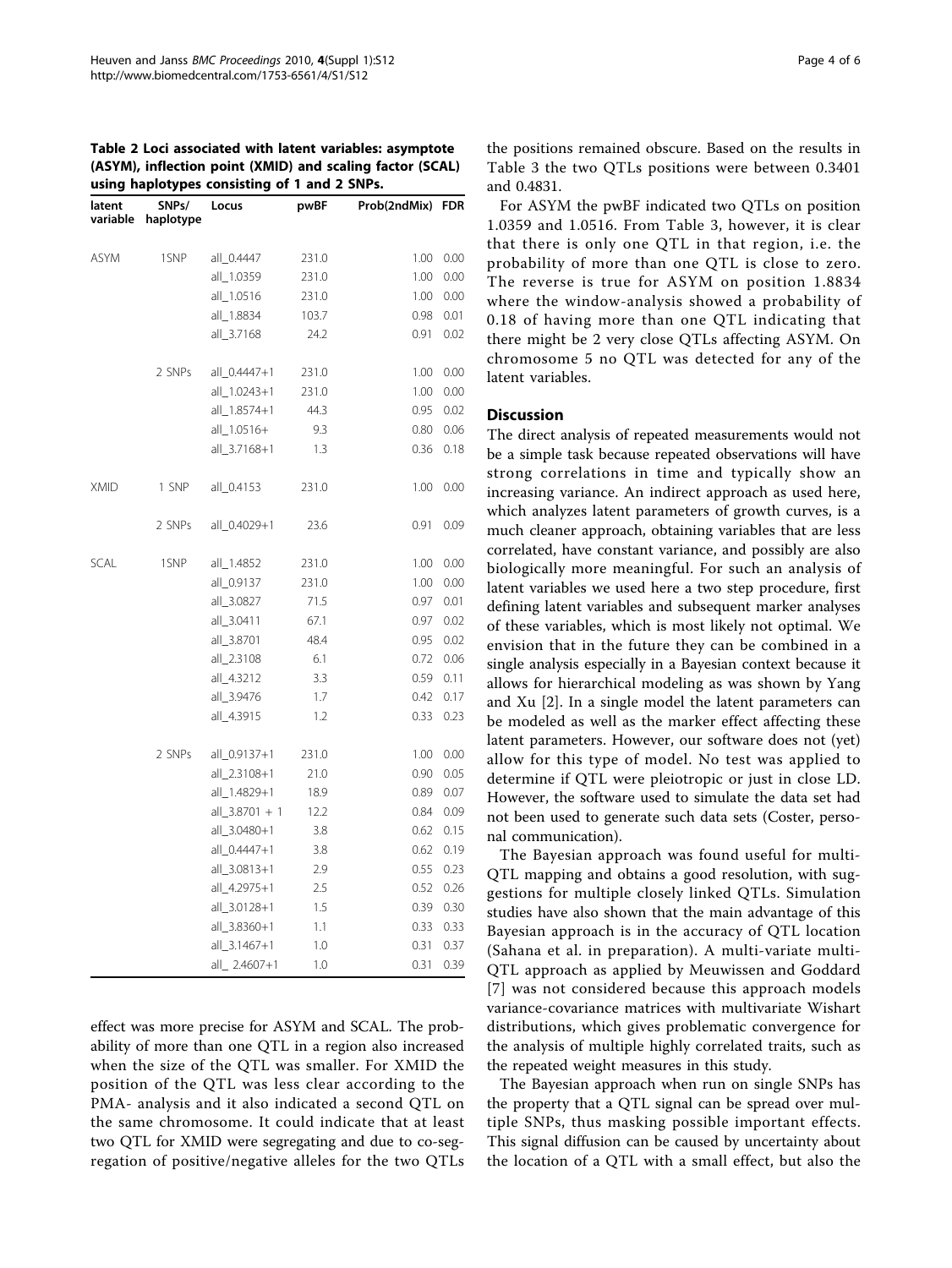<span id="page-4-0"></span>

signal of a 'large' QTL can get spread out over a group of strongly co-linear SNPs. The use of either haplotypes, or a post-marker-analysis that aggregates signals in windows appears a good approach to retrieve again clear QTL signals. The windowing approach has the advantage that only a single analysis needs to be made which can be post-analyzed with various window-settings. In

Table 3 Post-marker-analysis (PMA) results: region where a significant signal was observed for each of the three latent variables: asymptote (ASYM), inflection point (XMID) and scaling factor (SCAL). Region size indicates the number of SNPs in a window.

| latent<br>variable | region<br>size | $Pr(1)^a$ | $Pr(>1)^b$ | <b>FDR</b> | Marker<br><b>Start</b> | <b>Marker</b><br>End |
|--------------------|----------------|-----------|------------|------------|------------------------|----------------------|
| <b>ASYM</b>        | 1              | 1.00      | 0.00       | 0.00       | all 0.4447             | all 0.4447           |
|                    | $\overline{2}$ | 1.00      | 0.00       | 0.00       | all_1.0359             | all_1.0516           |
|                    | 5              | 1.00      | 0.18       | 0.00       | all 1.8834             | all_1.9011           |
|                    | 10             | 0.91      | 0.09       | 0.02       | all 3.5612             | all 3.7344           |
| <b>XMID</b>        | 10             | 0.98      | 0.04       | 0.02       | all 0.4029             | all 0.4831           |
|                    | 7              | 0.98      | 0.03       | 0.02       | all 0.3410             | all_0.3970           |
| <b>SCAL</b>        | 1              | 1.00      | 0.00       | 0.00       | all_1.4852             | all_1.4852           |
|                    | 1              | 1.00      | 0.00       | 0.00       | all 3.0827             | all 3.0827           |
|                    | 3              | 1.00      | 0.09       | 0.00       | all_3.8517             | all_3.8701           |
|                    | 1              | 1.00      | 0.00       | 0.00       | all_0.9137             | all_0.9137           |
|                    | 5              | 0.97      | 0.16       | 0.01       | all_2.2809             | all_2.3180           |
|                    | 5              | 0.75      | 0.23       | 0.05       | All 4.1332             | all_4.2895           |

<sup>a</sup> probability of presence of a QTL

<sup>b</sup> probability of more than one QTL

these windows also the probability of having more than 1 signal can be computed which is lost when using haplotypes. The QTL for ASYM on position 1.8834 a loss of signal was observed, where the windowing approach indicated the possibility of 2 QTLs. Two closely positioned QTLs with effects in repulsion might explain this effect.

In Table [4](#page-5-0), the size of the QTL and the true location, which were provided by the organizers after the workshop, are given in the first two columns. Six QTL were simulated for each parameter of the logistic growth curve which was used to simulate the phenotypes. The latter 5 columns contain the estimated location and their significance levels based on our analysis for each of the 18 QTL. In some QTL regions more than one SNP was identified in our analysis, these are also shown in Table [4.](#page-5-0) All QTL for ASYM and SCAL were actually found using the Bayesian algorithm, but for ASYM and SCAL two QTL did not meet our significance threshold of 0.05 for FDR. The five smaller QTL for XMID were not identified because there was virtually no information in the data to identify them as was shown during the workshop.

### Conclusions

Repeated observations on individuals were affected by at least nine QTLs. For most QTL a precise location could be determined. The QTL for the inflection point (XMID) was difficult to pinpoint and might actually exist of two (or more) closely linked and segregating QTL on chromosome one.